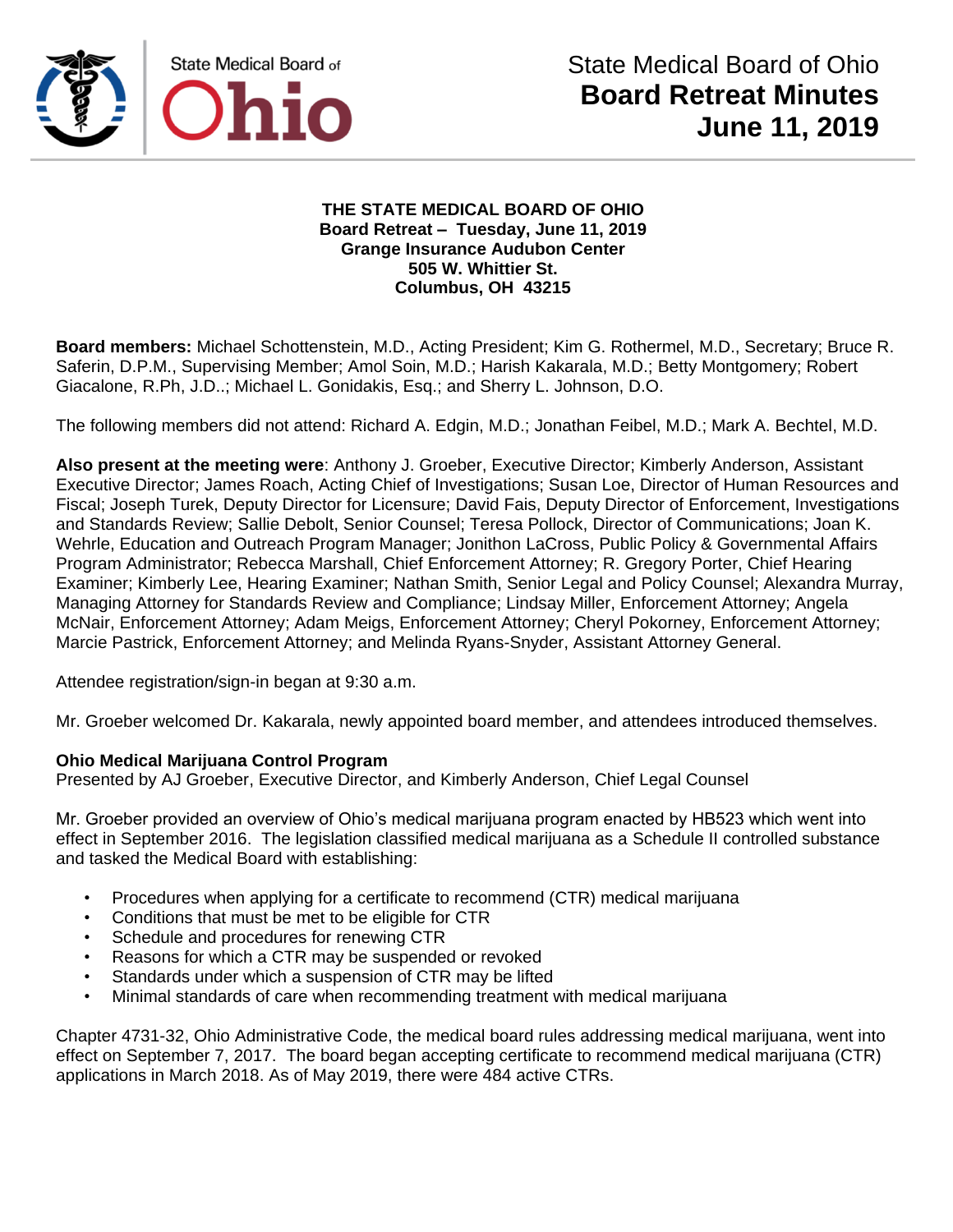An online map of those with an active CTR is available so potential patients can find a provider. CTR providers can list multiple office locations. The map is posted on the Medical Marijuana program website and the medical board's website.

Ms. Anderson reviewed the original 21 qualifying conditions set in Ohio law. The law also requires the board to consider new conditions. The petition window is open each year between November 1 - December 31. Submissions are made via webform on MedicalMarijuana.ohio.gov.

Petitions require (per 4731-32-05 OAC):

- Information from experts who specialize in condition
- Relevant medical, scientific evidence
- Are conventional medical therapies insufficient?
- Evidence supporting use of medical marijuana to treat condition, other types of medical/scientific documentation
- Letters of support provided by physicians

Ms. Anderson reported that 110 petitions were submitted and nine met the requirements outlined in rule and were accepted for expert review, including:

- Anxiety Disorder (2)
- Autism Spectrum Disorder (2)
- Depression
- **Insomnia**
- Opioid Use Disorder (3)

Physicians who had clinical experience with medical marijuana in the treatment of the specific condition served as subject matter experts for the board's review of the petitions. The Medical Marijuana Expert Review Committee considered the reports provided by the expert reviewers and have made recommendation to the full board regarding approval or rejection as qualifying conditions. This matter is on the agenda of the July 12, 2019 board meeting.

Ms. Anderson noted that rule 4731-32-05(G), OAC, specifies that any petition for a condition that has been previously reviewed by the board and rejected will not be considered by the board unless new scientific research that supports the request is offered.

#### **FY20 Preview – Legislative Update**

Presented by Jonithon LaCross, Director Public Policy and Government Affairs

Mr. LaCross reported that the budget bill has moved from the House to the Senate. A substitute bill is expected to be introduced this afternoon. Several operational changes for the agency are included in the House version of the bill which have been previously reviewed and discussed by the board. Many of the changes update current language in the statutes enforced by the board.

### **Ohio Ethics Law**

Presented by Susan Willeke, Education and Communications Administrator, Ohio Ethics Commission

Ms. Willeke provided an informative presentation on Ohio ethics law that included practical examples of potential ethical violations, as well as sample case stories. Topics addressed in her presentation included conflict of interest, gifts, nepotism, post-employment issues, and sales to state agencies. She also indicated that the Ohio Ethics Commission can provide advisory opinions. The Ethics Commission advisory opinion can provide legal immunity if the guidelines included in the opinion are followed.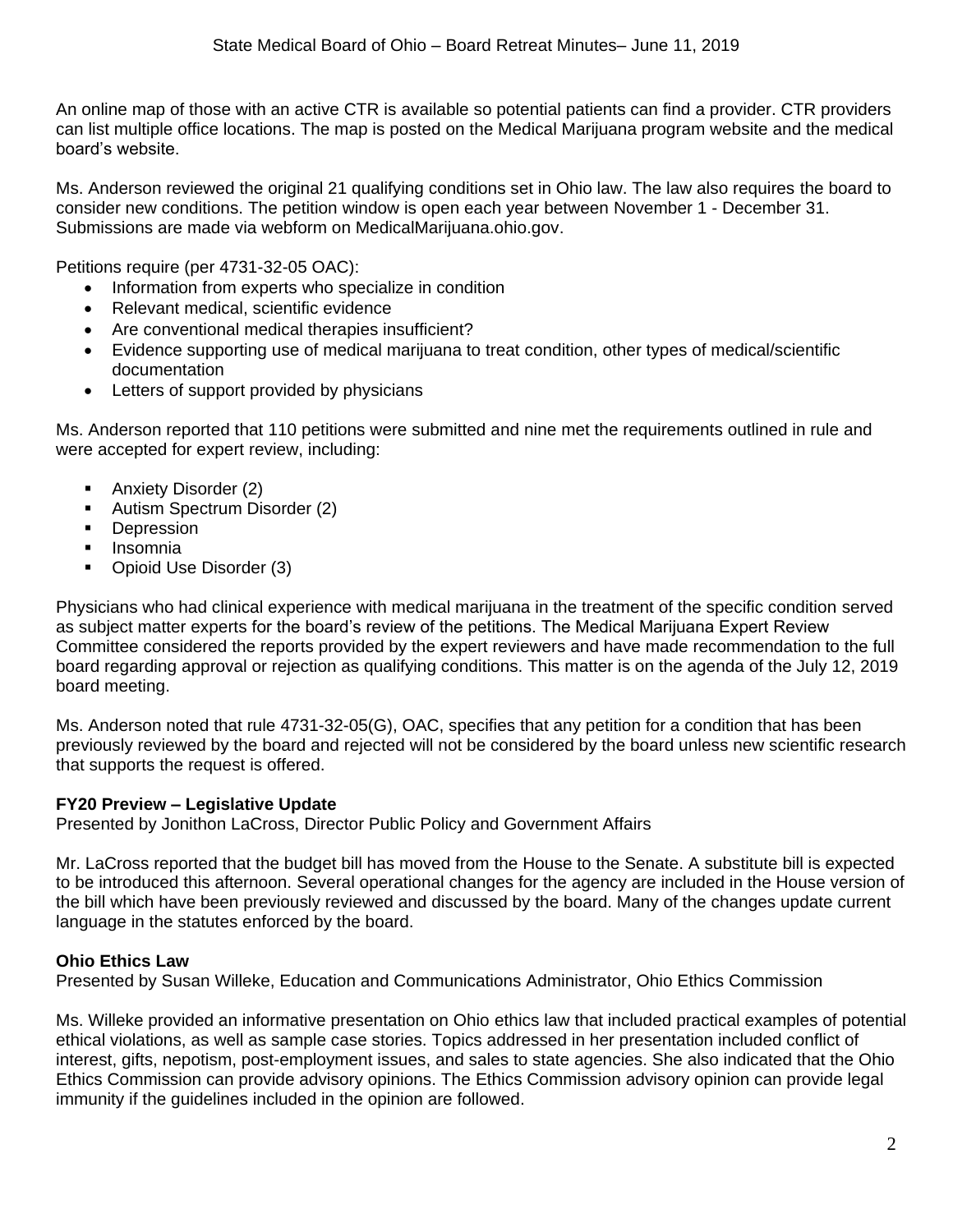#### **OnBoard Tutorials & Questions**

Presented by Tessie Pollock, Director of Communications

The medical board recently implemented OnBoard as the board meeting management software. During the working lunch, Ms. Pollock provided individual assistance to board members regarding logging in, locating and navigating documents, highlighting text, and annotating documents.

#### **Case Management: Rules of Engagement and Standard Processes**

Panel discussion: James Roach, Acting Chief of Investigation; Alexandra Murray, Managing Attorney, Standards Review and Compliance; Rebecca Marshall, Chief Enforcement Attorney; and Melissa Ryans-Snyder, Assistant Attorney General

**Investigation:** Mr. Roach reported that in some situations the board's investigative staff may work with other state and federal agencies, as well as local law enforcement. Such collaboration may include joint investigations, which may be a joint investigation from the start or it could develop into a joint investigation based on where the evidence takes the investigation. It could also include tasks forces; collaborative teams or sharing information.

Mr. Roach said that the goal of investigation is evidence gathering and public service by understanding the impact of trauma on the individual and how that impacts the investigation.

Dr. Schottenstein commented that sometimes an investigator may find a hole in the story when discussing the situation with the victim. In the past, some people may have viewed the victim as not being credible. He noted that it is not unusual for a victim's memory to be fragmented due to the trauma. Ms. Montgomery asked if investigators had taken any training regarding trauma informed investigations.

Mr. Roach reported that investigators had just completed an intensive training course in the trauma informed approach that was facilitated by the Ohio Attorney General's office. Additional training will be provided later this year. He said that by using a victim-informed approach it encourages victim healing, which encourages more reporting and cooperation. This approach enables investigators to obtain better interviews and perform better investigations which enhances the opportunity for offender accountability.

Mr. Roach reported the issue of health systems and legal representation. Some health systems have taken the perspective that unless they specifically state otherwise, they are legal counsel for their employees. The effect of this position is that medical board investigators are now scheduling interviews through the legal departments of these health systems. The investigation is further complicated by the fact that the legal interests of the health system and the licensee are not always perfectly aligned.

**Standards Review:** Ms. Murray explained that two full time nurse reviewers typically review minimal standards of care issues that have been directly triaged from complaint intake triage or tasked from investigations or enforcement. The nurse report is reviewed by the Secretary/Supervising Member who determine the next step in the case.

**Physician Experts:** Ms. Murray said that a request for a physician expert typically comes from nurse review or enforcement. Physician experts are obtained to review applicable patient records. Usually 10-15 patient records are reviewed in minimal standards cases. The report of the expert is reviewed by the enforcement attorney and the Secretary/Supervising Member to determine the next direction. Often the reviews show a need for the licensee to obtain further education such as medical record documentation, or that the allegations in the complaint are not substantiated.

**Enforcement:** Ms. Marshall explained the legal standards needed for a disciplinary action. Reliable, probative and substantial evidence (RPS) is our necessary standard of proof, so that board actions can stand up on court appeals. *Reliable* is evidence that is dependable and can be confidently trusted. To be reliable, there must be a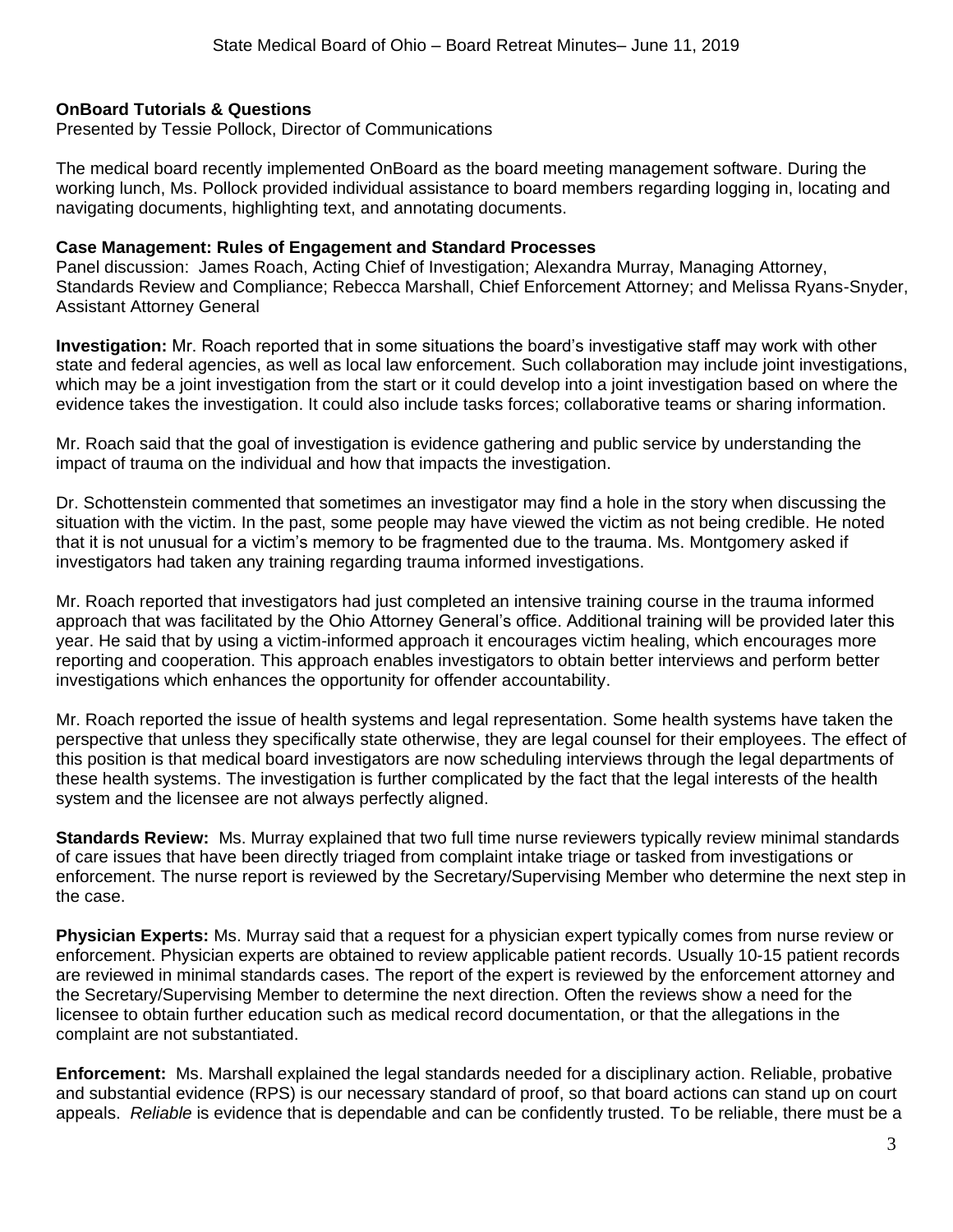reasonable probability that the evidence is true. *Probative* is evidence that tends to provide the issue in question. It must be relevant in determining the issue. *Substantial* is evidence that has weight. It must have importance and value. The burden of proof is on the agency.

Summary suspensions require a higher burden of proof as the Secretary/Supervising Member must determine that there is clear and convincing evidence of a violation of 4731.22 and the licensee's continued practice presents a danger of immediate and serious harm. Ms. Marshall explained that the board must be ready to go to administrative hearing when the summary suspension is ordered, as there is an expedited hearing process.

Court appeals of board orders: Ms. Marshall reported that Common Pleas Court will uphold the order if it is supported by RPS evidence **and** is in accordance with the law. Tenth District Court of Appeals review is more limited, but twofold.

- (1) Appeals court reviews whether the trial court abused its discretion.
- (2) On questions of whether the agency's Order was in accordance with the law, the appeals court review is plenary (full, complete, absolute and unqualified)

Ms. Marshall outlined ways the board works to stop a licensee's practice if there is danger of immediate and serious harm which include: permanent surrender of the license; B34 Consent Agreement (failing to cooperate in board investigation); summary suspension if we can meet the higher standard of proof; working with prosecutor to request a prohibition against practicing as a bond condition in criminal cases; using expert witnesses to prove minimal standards violations; and using board-ordered examinations where appropriate.

**AAG Engagement in process:** Ms. Snyder reported that AAGs review all proposed citations before they go to the board. The enforcement staff, AAGs, and Secretary/Supervising Member have a monthly cite review meeting to discuss all pertinent legal issues and establish post-cite settlement terms. AAGs draft post-cite settlement agreements which are reviewed by the Chief Enforcement Attorney to ensure that they confirm to the established settlement terms and are globally consistent with pre-cite settlements of similar cases. AAGs work with investigators who are going to testify at hearings. She also reported that in high profile cases or those involving complex or unique legal issues, Enforcement will reach out to the AAGs for input early in the process.

Mr. Giacalone said that at the FSMB annual meeting it was noted that Kansas has a statute that permits the summary suspension of a license, then a second charge is issued on the merits of the case. He asked if we had reviewed that statute. Ms. Marshall commented that in such a situation, the licensee could potentially appeal the summary suspension and return to practice if the summary suspension is not upheld by the court. There is no appeal allowed with an Ohio summary suspension.

**Case scenarios:** Mr. Groeber noted that in a heinous case, the licensee will be offered a permanent surrender of license, which they may or may not sign. It may take between 30 to 90 days to get the case before the board (average 60 days). However, each case has its own complexities and delays may occur with obtaining patient records and expert review or receiving required court documents.

Mr. Groeber said he would like the board to have the authority to cite a licensee who has been indicted for a serious crime. There is no authority to do so under current statutes. Ms. Marshall said that some states have this authority.

Dr. Schottenstein said he would be hesitant to revoke a license based only on an indictment.

Following discussion, Mr. Groeber said we can do further research on the ability to act on an indictment and add it to our list of potential statutory changes after the budget bill is enacted.

Mr. Groeber reported that a standard priority case averages 12-18 months to complete as these cases usually have more patient records for review.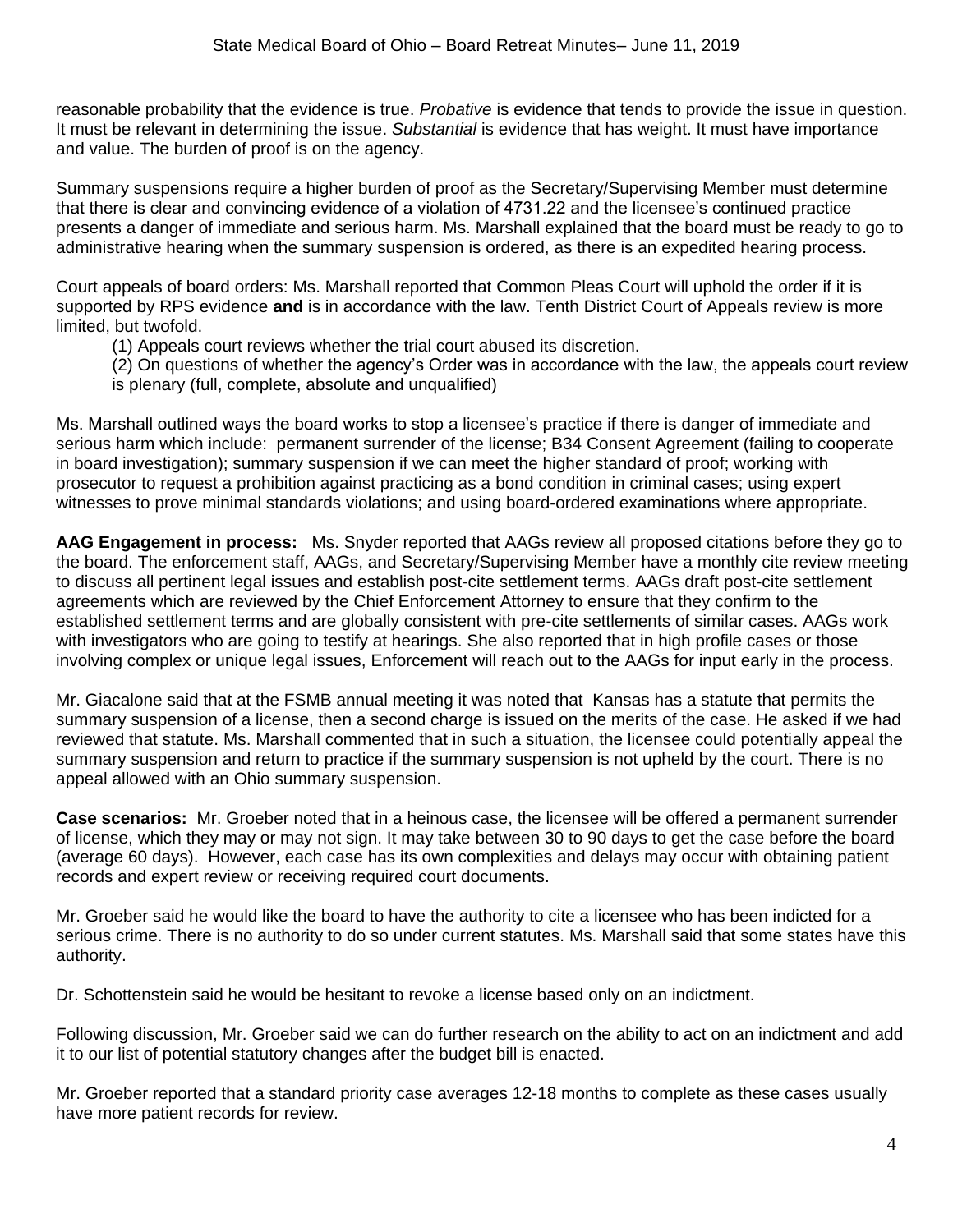**Bootstrap actions of a disciplinary action taken by another regulatory board:** Mr. Groeber reported that staff had completed a thorough review of the process steps related to bootstrap actions. He explained the changes made in the overall process following the review. It is anticipated that processing time will be reduced by approximately 30 days. He also reported that the Federation of State Medical Boards is working to include a copy of the reporting board's disciplinary action documents in the notice sent to sister boards. It was noted that not all boards contain as much information in the board actions as Ohio does.

Mr. Giacalone asked if the board ever does a Google search on a licensee under investigation. Ms. Marshall said that we have used that as a source to help fill in information that may need further investigation, but we have not used it as evidence. Dr. Rothermel said that such information may only be opinion and not a reliable source.

## **Compliance Committee Process Discussion**

Presented by Alexandra Murray, Managing Attorney for Standards Review and Compliance

Ms. Murray provided an overview of the compliance process. She also noted that a new tracking system has been recently implemented which will enable staff to obtain more data.

Following the 2018 Board Retreat, modifications were made regarding final appearances before the full board so that only those licensees who had actions based on impairment, criminal convictions, minimal standards, prescribing issues, or repeated violations would make a final appearance.

General discussion followed regarding proposed modifications related to initial and final appearances, as well as the materials provided to board members regarding office conference reports and probationary requests.

Following discussion, attendees agreed to the modifications listed below. Ms. Murray indicated she would prepare the appropriate motions for consideration at the July board meeting.

# **INITIAL APPEARANCES**

- ➢ All licenses will have their first meeting with Compliance staff and the Secretary and Supervising Member in accordance with their Board Order or Consent Agreement (typically three months following the issuance of the Order or Consent Agreement).
	- The Secretary and Supervising Member will determine if an appearance before the Compliance Committee is necessary.
	- If an appearance before the committee is necessary, Compliance Staff will provide additional detail to committee members when drafting the script and materials for the appearance.
- $\triangleright$  A list of initial appearances will be provided to Compliance Committee members by email, as committee members may request a licensee make an appearance before the committee following the initial office conference.

# **FINAL APPEARANCES**

- $\triangleright$  Compliance Staff will provide the Board members a list of probationers eligible to be released, three months before their projected release date. The Board may request a licensee make a final appearance before the Board.
- $\triangleright$  The Secretary and Supervising Member will meet with the licensee at their final scheduled office conference before the licensee is due to be released.
	- An additional office conference may be scheduled for licensees on an annual meeting schedule, given the length of time between office conference appearance and eligibility for release.
	- The Secretary and Supervising Member will determine if an appearance before the Board is necessary.